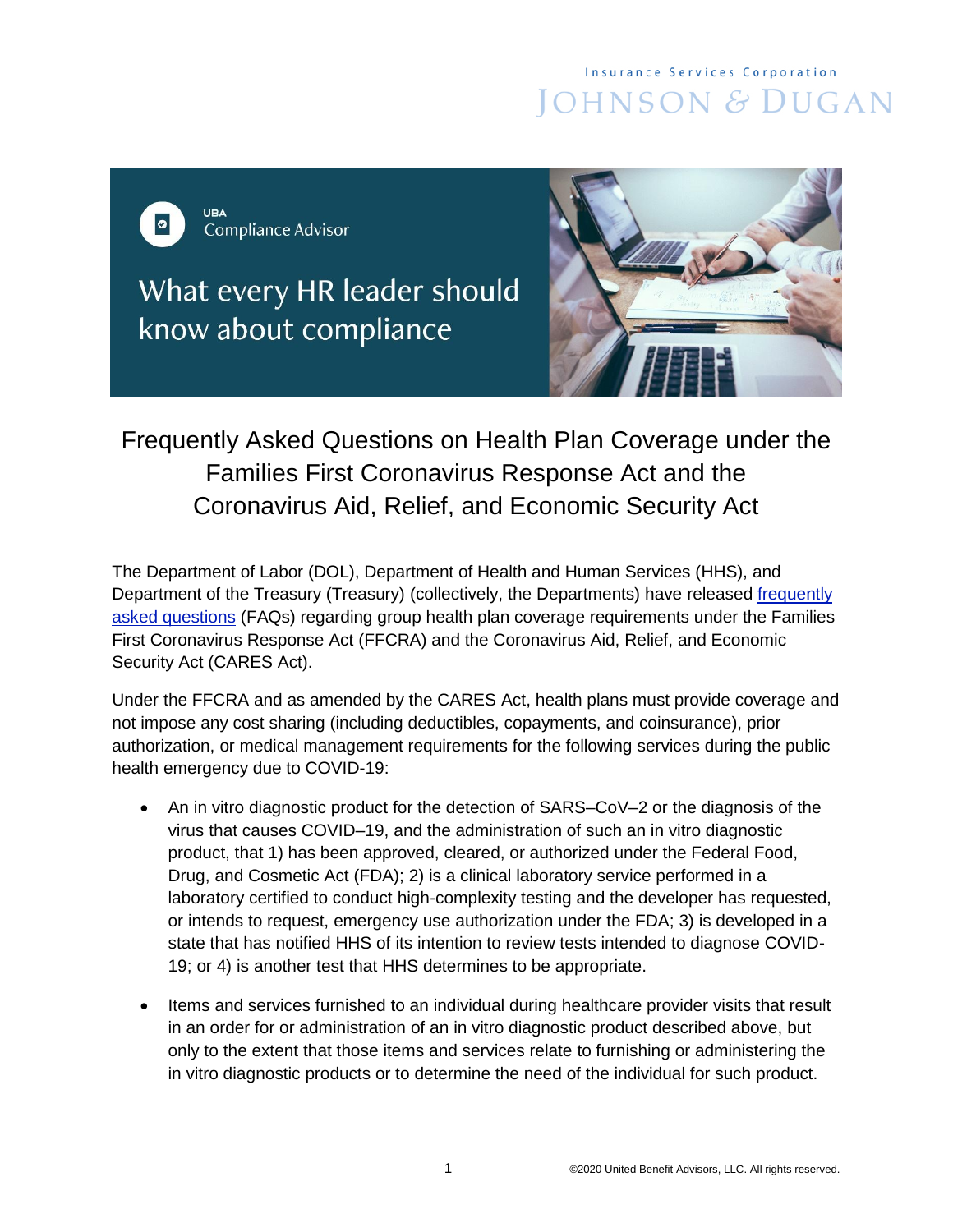

### **Health Plans**

The FAQs clarify which health plans are subject to the above requirement. Health plans include group health plans and health insurance issuers offering group or individual health insurance coverage (including grandfathered health plans). Group health plans include insured and selfinsured group health plans, private employer group health plans, non-federal governmental plans (such as plans sponsored by states and local governments), and church plans.

Individual health insurance coverage includes coverage offered in the individual market through or outside of an Exchange (Marketplace), as well as student health insurance coverage.

Health plans do not include short-term, limited-duration insurance, or excepted benefits. Health plans also do not include group health plans that do not cover at least two employees who are current employees (such as plans in which only retirees participate).

Health plans must comply with the coverage requirement noted above beginning March 18, 2020, and continue to comply during the public health emergency related to COVID-19.

### **In Vitro Diagnostic Tests**

The FAQs provide that in vitro diagnostic tests include serological tests for COVID-19 that are used to detect antibodies against the SARS-CoV-2 virus, and are intended for use in the diagnosis of the disease or condition of having current or past infection with SARS-CoV-2, the virus which causes COVID-19. Regarding items and services that relate to furnishing or administering of COVID-19 diagnostic testing or that relate to determining the need for such testing, the FAQs instruct that clinicians should use their judgment in determining whether a patient should be tested. Also, clinicians are encouraged to test for other respiratory illnesses to help determine whether COVID-19 diagnostic testing is necessary. If such other testing results in an order for, or administration of COVID-19 diagnostic testing, a health plan must provide coverage for the tests without cost sharing and without imposing prior authorization or other medical management requirements.

### **Healthcare Provider Visit**

As noted above, the FFCRA requires certain services that are furnished during healthcare provider visits. The FAQs provide that healthcare provider visits include in-person and telehealth visits, as well as visits to urgent care centers and emergency rooms. The term "visit" is interpreted broadly to include traditional and non-traditional care settings, such as drive-through screening and testing sites where licensed health care providers are administering COVID-19 diagnostic testing.

### **Plan Modifications**

Under the Public Health Services Act (PHSA), if a plan makes a material modification, as defined under ERISA, in any of the terms of the plan or coverage that would affect the content of the Summary of Benefits and Coverage (SBC) that is not reflected in the most recently